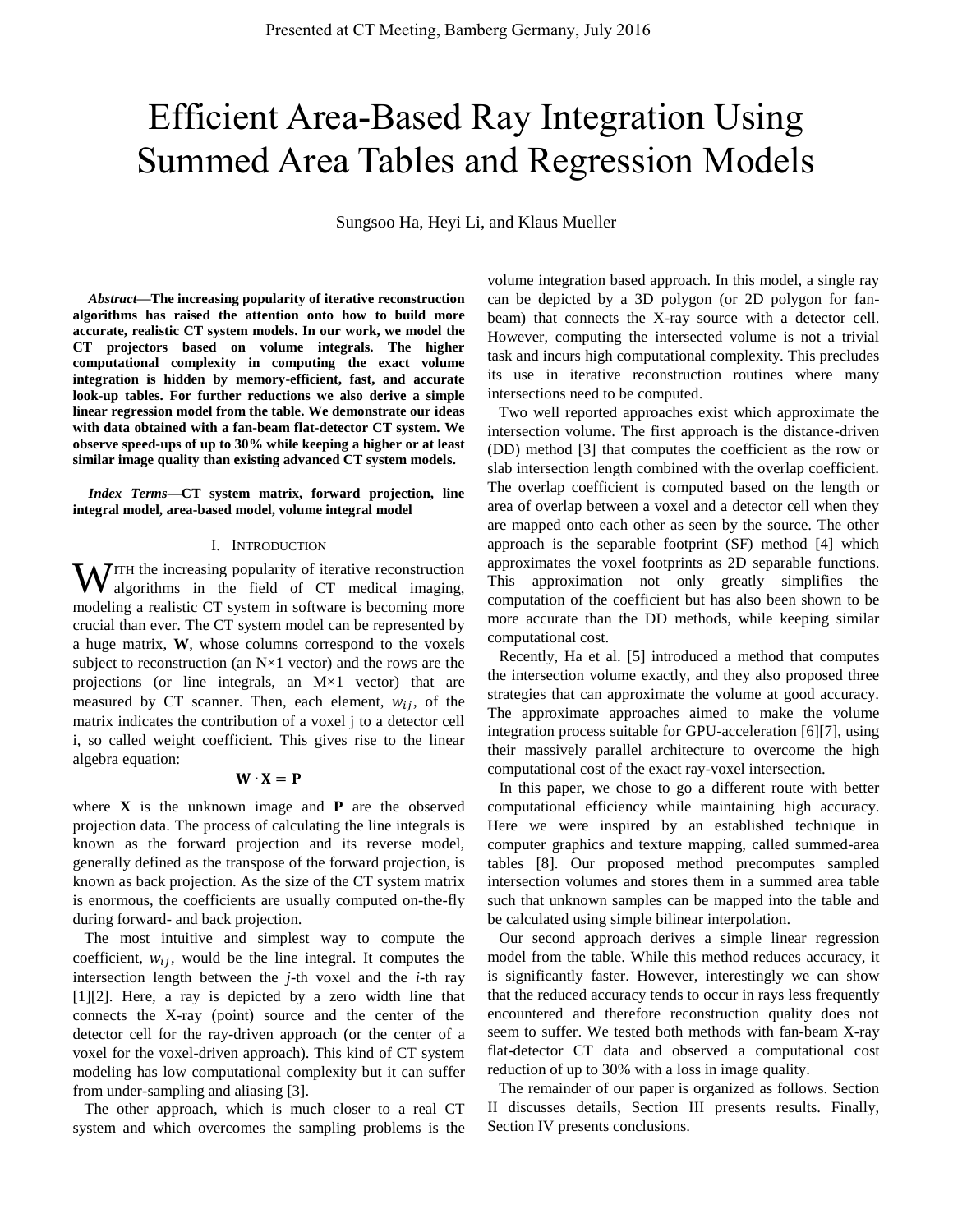

Figure 1. One side area look-up table. (a) Schematic view to compute intersection area between fan-beam and a unit pixel and (b) look-up table constructed with 1 degree and 0.05 mm step size resolution (99% accuracy).

### II. METHODOLOGY

# A. One-side Area Look Up Table (LUT)

We define a ray as a zero-width line that connects the X-ray point source to a point on a detector. Then, one side area is the area between a ray and unit square in one side either left or right. We parameterize the area by the ray incident angle,  $\theta$ , which is measured from the x-axis to the ray, and an intersection point, P. The point is computed as an intersection point with the y-axis if the angle is less than or equal to 45 degrees. Otherwise it is computed with the x-axis to always have a single intersection point. The one-side area Look-Up Table (LUT) is a table that contains all possible one-side areas ranging from 0 to 360 degrees and -1 to 1 for the ray incident angle and intersection point, respectively. Then, given two parameters,  $\theta$  and P, one side area is fetched from the LUT using bi-linear interpolation. The intersection area between a pixel and a fan-beam modeled by two rays can be efficiently computed by fetching two one side areas from the LUT and subtract one from the other. Figure 1 shows the schematic view of this with an example usages of the LUT.

Due to symmetry given the square area of a voxel, we only need to store from 0 to 90 degrees. We use step sizes of 1 degree and 0.05 mm to construct the LUT. The size of the LUT is, thus,  $41\times91$  which takes up only about 15 K Bytes, which is trivial amount memory for most of modern computer. The accuracy of the LUT is measured by comparing it with analytical solutions of 1,000 random pairs of the two input parameters,  $\theta$  and P. We find an accuracy of roughly 99% with a maximum error of 0.004.

# B. One-side Area Regression Model

Figure 2 shows curves of the one side area LUT along the P-Area axis. Note that each curve corresponds to a column vector of the LUT constructed in previous section. We observe that all curves vary within the range of the curves extracted at 0 and 45 degrees. Approximation can be obtained by abstracting the curves with a piece-wise non-linear regression model. Here, we take a simple piece-wise linear regression model that can cause at most 0.1207 error (about 12% with  $45^{\circ}$  ray incident angle and  $\pm$  0.5 mm) to take advantage of low computational complexity as follows.

$$
Area = \begin{cases} -P + 0.5 & , -0.5 < P < 0.5 \\ 0 & P \le -0.5 \\ 1 & P \ge 0.5 \end{cases}
$$

We analyze the effect of the error by simulating a realistic set of forward projections over 360 degrees spaced by 1 degree. Note that in the area-based approach the forward and back projection are symmetric operators and so we only examine one. We draw an *error map* by computing the errors our regression model can make. In the LUT matrix view, we subtract the first column vector  $(0^{\circ})$  ray incident angle) by the others. Then we measure the occurrence of each element in the LUT during projections, yielding a *frequency map*. This map represents how often each element is used during projections in a given CT system. The total number of fetches will be (# projections)  $\times$  (# pixels)  $\times$  (# detector cells affected by each pixel)  $\times$  (at most 4 LUT elements for bilinear interpolation). The *average error* that can occur during projections is estimated by multiplying the error map and the frequency map. The total expected error is then computed by summing all values in the average error map. Figure 3 shows the three maps computed with the fan-beam flat-detector CT system and the average error is 1.0891 %.



Figure 2. One side area piece-wise linear regression model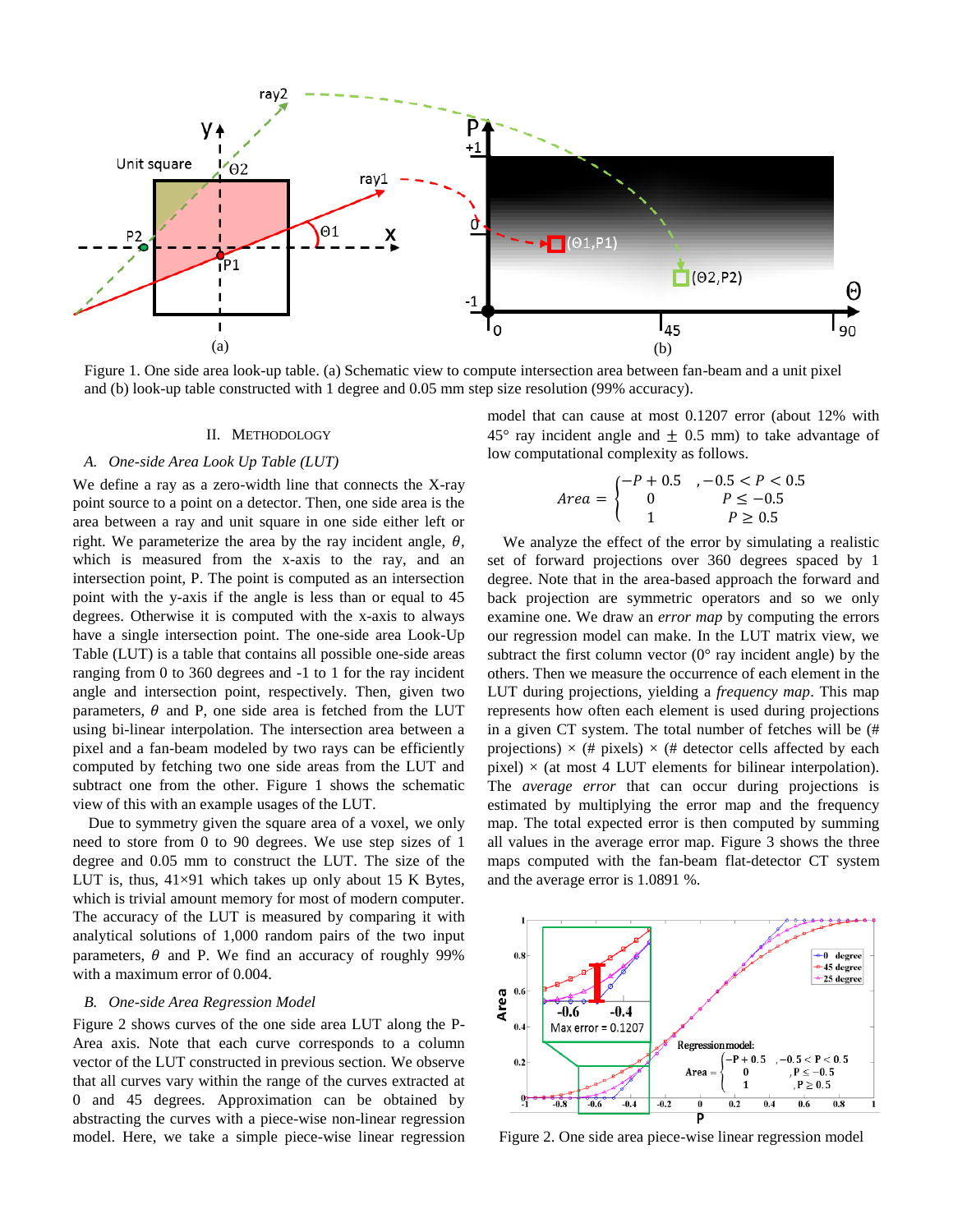

Figure 3. One side area piece-wise linear regression model. (a) error map, (b) frequency map and (c) average error map.

# III. RESULTS

We tested the two proposed CT system models with a fanbeam flat-detector X-ray CT system with a detector size of 1024 cells spaced by 0.384 mm. The source to detector distance is 1147.7 mm and the source to rotation center distance is 647.7 mm. The fan-angle is about 19.4 degrees. For the forward/back projection analysis, we used a  $512\times512$ Shepp-Logan phantom data with  $0.415 \times 0.415$  mm<sup>2</sup> pixel size. All experiments use 360 views uniformly distributed over 360 degrees and the forward/back projection operators are implemented using the pixel driven method. Note that all implementations are accelerated by an NVIDIA Tesla K40c.

#### A. Forward projection

In area-based CT system models, forward- and backprojection operators are symmetric. We measure the accuracy of our regression model for forward projection by comparing it with the LUT-based approach. We define the normalized root mean square error (NRMS) as

$$
e(\phi) = \frac{1}{N} \sum_{i}^{N} \left\| F_{\phi}^{LUT}(i) - F_{\phi}^{REG}(i) \right\|_{2}
$$

where  $F_{\phi}(i)$  returns normalized forward projected value at a detector cell  $i$  at a projection angle,  $\phi$ , such that



Figure 4. NRMS error comparison between look-up table and regression model approach as forward projectors.

Here,  $f(j)$  is a *j*-th pixel value, and N and M represent the number of detector cells and pixels. The  $w_{ij}$  is the contribution of a pixel  $i$  to a detector cell  $i$  that computes either by look-up table or regression model and superscript, LUT and REG, used to indicate them, respectively. Figure 4 shows the NRMS measurement over 360 views. As the same pattern is repeated every 90 degrees, we only show  $0^{\circ}$  to 90° projection angles. As the projection angle increases, there are more chances that a ray can have the incident angles,  $\theta$ , around 45°, and it reaches the maximum occurrence around  $30^{\circ}$  and  $64^{\circ}$ projection angles as the combination effect with fan-angles  $(19.4^{\circ})$ . At this time the error is about 0.002106 (about 2%) error). After the peak point, the error goes down as the occurrence reduction of erroneous ray incident angles.

# B. Within iterative CT reconstruction

The proposed methods were plugged into a simultaneous algebraic reconstruction technique (SART) framework that updates each projection at a time.

$$
f_j^{k+1} = f_j^k + \lambda \cdot \frac{\sum_{i} \left[ \frac{p_i - \sum_{i=1}^N w_{ij} \cdot f_j^k}{\sum_{i=1}^N w_{ij}} \right] w_{ij}}{\sum_{i} w_{ij}}
$$

where  $f_i^k$  is reconstructed *j*-th pixel at *k*-th iteration and  $p_i$  is *i*th projection data. The constant factor,  $\lambda$ , is update step size. Using the SART, we measure the performance in terms of time and reconstruction quality. We used Shepp-Logan



Figure 5. Convergence comparisons among three different projectors, LUT-, Regression model- and Footprint-based.